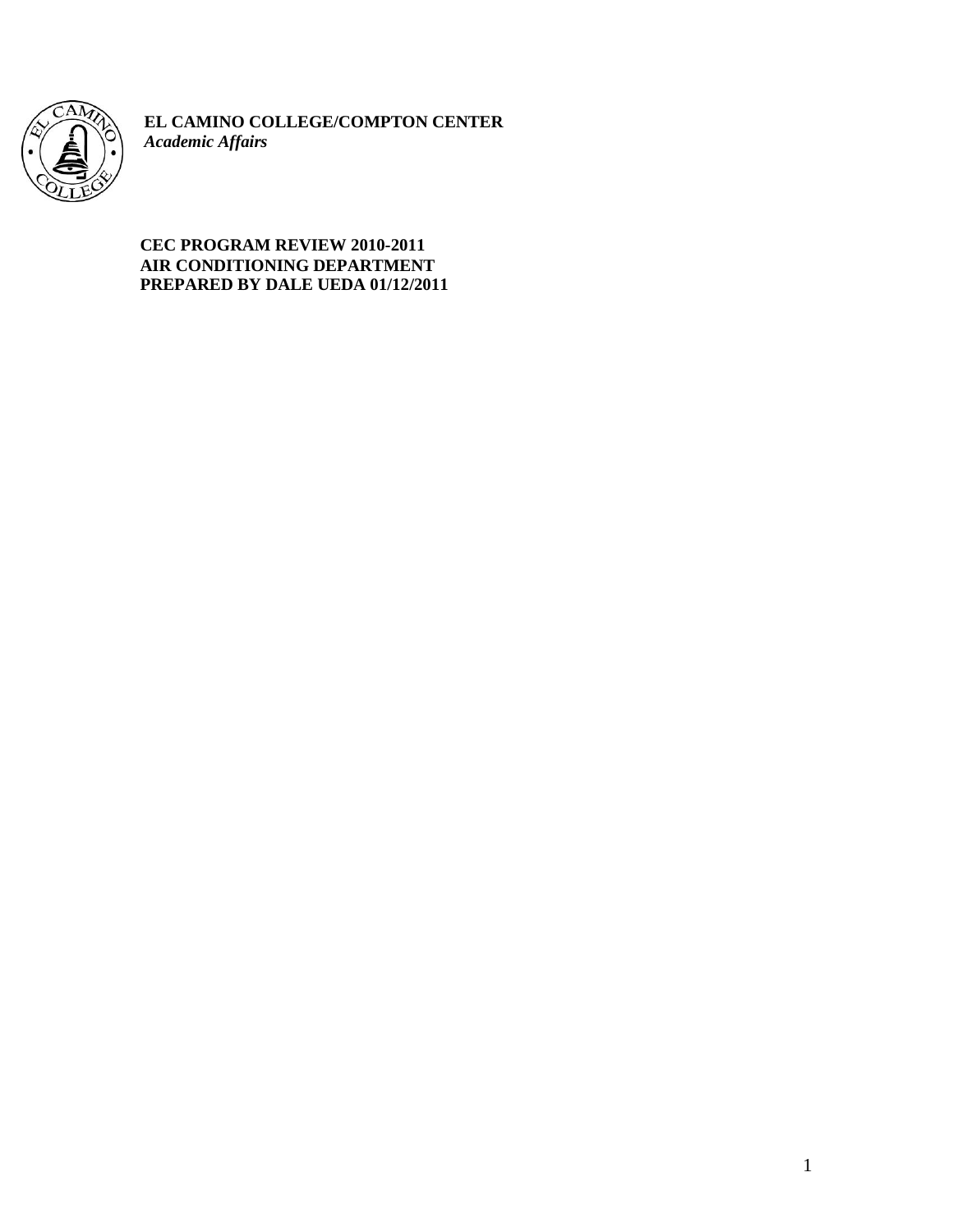# **III Program Review Step-by-Step Content**

#### **1 Overview of your Program/Department Include:**

a) A complete description of the program/department

**The Air Conditioning and Refrigeration (ACR) program at Compton Community Education Center offers theory, training in repair of HVACR equipment, troubleshooting strategies, customer service, electrical and control applications and basic solar technology to students seeking an Associate of Science Degree or a Certificate of Achievement. The program prepares students for employment in the field and provides opportunities for currently employed personnel to achieve a certificate in the ACR program. Competencies will be assessed in accordance with the Environmental Protection Agency (EPA) certificate criteria and Air Conditioning and Refrigeration Institutes (ARI) recommendations. Students completing the program may expect to enter industry as an advanced apprentice or entry-level HVACR technician.** 

b) Information on degrees/certificates offered (where applicable)

**The ACR Program at ECC-CEC offers an Associate of Science Degree in Air Conditioning and Refrigeration, and a Certificate of Achievement in ACR. Three smaller Certificates will also be offered in Air Conditioning, Refrigeration, and Electrical. The smaller Certificates are comprised of courses from the main Certificate of Achievement in ACR. This offers the students to a chance to receive three more certificates to add to their achievements at CEC or ECC.** 

**c) Status of previous recommendations**

**The ACR Program at CEC is in its second year of operation. This is the first Program Review of the ACR Program at CEC. The biggest concern of the Program is to get students to fill the sections offered. This is being looked into by the CTE Division, the ACR Advisory Committee, and the Tech Prep Coordinator. The ACR Program wants to articulate with High School Districts which feed CEC. Concerns regarding upgrading of lab equipment and keeping the curriculum current are relevant and are addressed at other points in this review.** 

**2 Analysis of Institutional Research Data Include:**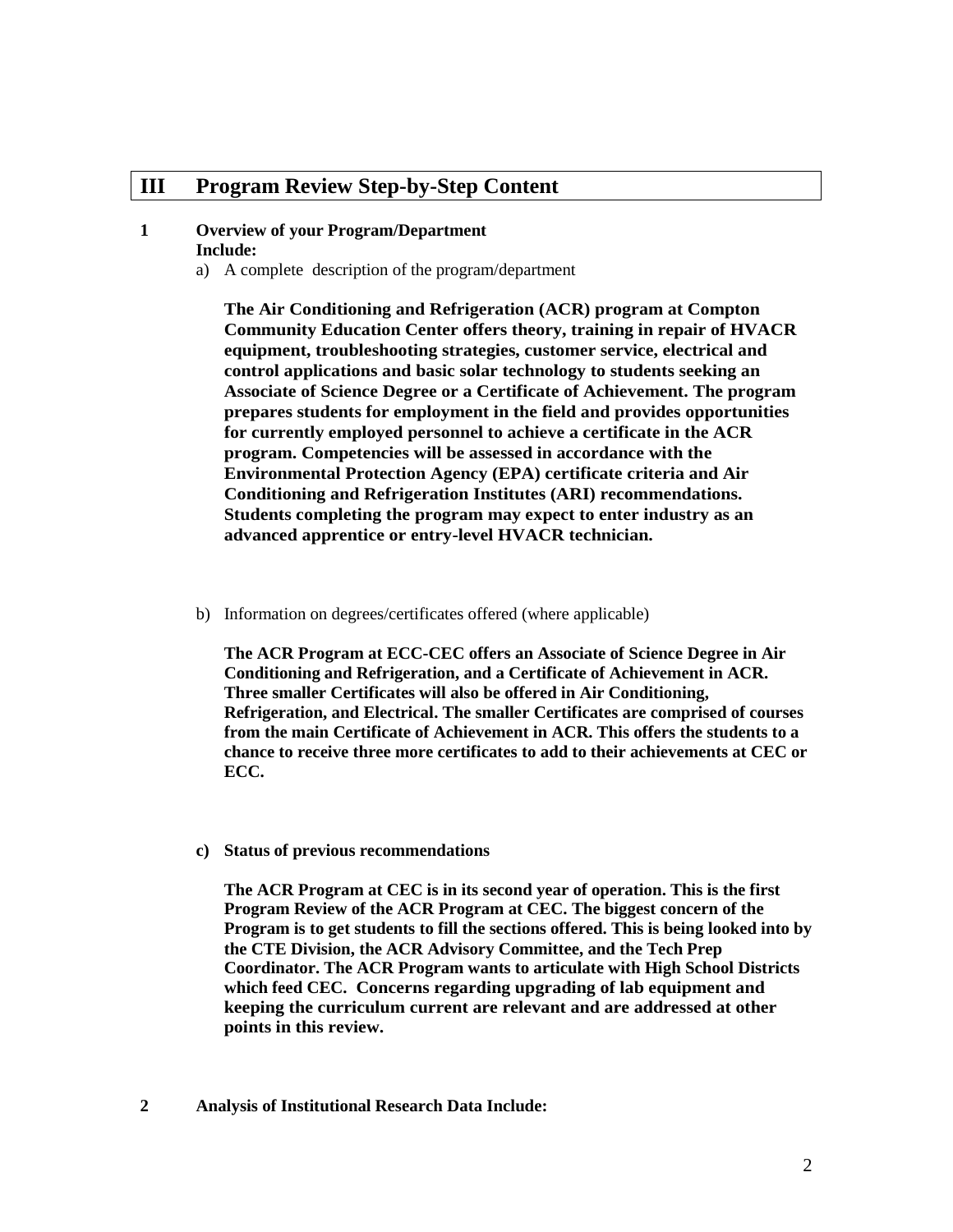|                  | $\mathbf A$      | $\bf{B}$            | $\mathbf C$  | D                | $\mathbf F$      | DR               |                  |                  | <b>W</b> Total Retention/Success Rate |
|------------------|------------------|---------------------|--------------|------------------|------------------|------------------|------------------|------------------|---------------------------------------|
| <b>Fall 2009</b> |                  |                     |              |                  |                  |                  |                  |                  |                                       |
| ACR 21/9728      | ${\bf 10}$       | $\mathbf 2$         | $\mathbf{1}$ | $\pmb{0}$        | $\pmb{0}$        | $\pmb{0}$        | $\boldsymbol{2}$ | 15               |                                       |
|                  |                  | 66.7% 13.3% 6.7% 0% |              |                  | $0\%$            | $0\%$            | 13.3%            |                  | 86.7% / 86.7%                         |
| ACR 27/9729      | 11               | $\pmb{0}$           | $\pmb{0}$    | $\pmb{0}$        | $\pmb{0}$        | $\pmb{0}$        | $\mathbf{3}$     | 14               |                                       |
|                  | 78.6%            | $0\%$               | 0%           | $0\%$            | $0\%$            | $0\%$            | 21.4%            |                  | 78.6% / 78.6%                         |
| Spring 2010      |                  |                     |              |                  |                  |                  |                  |                  |                                       |
| ACR 21/9741      | 14               | $\boldsymbol{2}$    | $\pmb{0}$    | $\bf{0}$         | $\boldsymbol{2}$ | $\mathbf{1}$     | 8                | 27               |                                       |
|                  | 51.9%            | 7.4%                | $0\%$        | $0\%$            |                  |                  | 7.4% 3.7% 29.6%  |                  | 59.3% / 66.7%                         |
| ACR 22/9742      | 12               | $\mathbf{3}$        | $\pmb{0}$    | $\bf{0}$         | $\boldsymbol{0}$ | $\pmb{0}$        | $\boldsymbol{2}$ | $\boldsymbol{9}$ |                                       |
|                  | $46.2\%$         | $11.5\%$            | $0\%$        | $0\%$            | $0\%$            |                  | $0\%$ 7.7%       | 34.6%            | 57.7% / 57.7%                         |
| ACR 34/9743      | 12               | $\boldsymbol{4}$    | $\bf{0}$     | $\bf{0}$         | $\pmb{0}$        | $\boldsymbol{2}$ | $\pmb{7}$        | 25               |                                       |
|                  | 48%              | 16%                 | $0\%$        | $0\%$            | $0\%$            | 8%               | 28%              |                  | 64% / 64%                             |
| ACR 5/9740       | $\boldsymbol{6}$ | $\mathbf 2$         | $\mathbf 2$  | $\boldsymbol{0}$ | $\pmb{0}$        | $\pmb{0}$        | $\pmb{0}$        | 10               |                                       |
|                  | 60%              | 20%                 | 20%          | $0\%$            | $0\%$            | $0\%$            | $0\%$            |                  | 100% / 100%                           |

a) Course grade distribution; success and retention rates

**The HVACR trade is not an easy trade to learn. It encompasses at least five other trades. It takes a commitment from the students to come to class, take notes, read on their own, and to participate in all lab and classroom projects. Some of the students coming into the ACR Program think that the classes are going to be like a shop class at the high school level, which they are not. Every semester the Program gets a new group of students taking the entry level classes. Some groups have what it takes to be successful in the Program, and some new groups do not. Also, until our lab has all the equipment it needs to attract and keep students, we are going to lose students to ECC or some other Program at CEC that has the tools and equipment in their lab for the students.**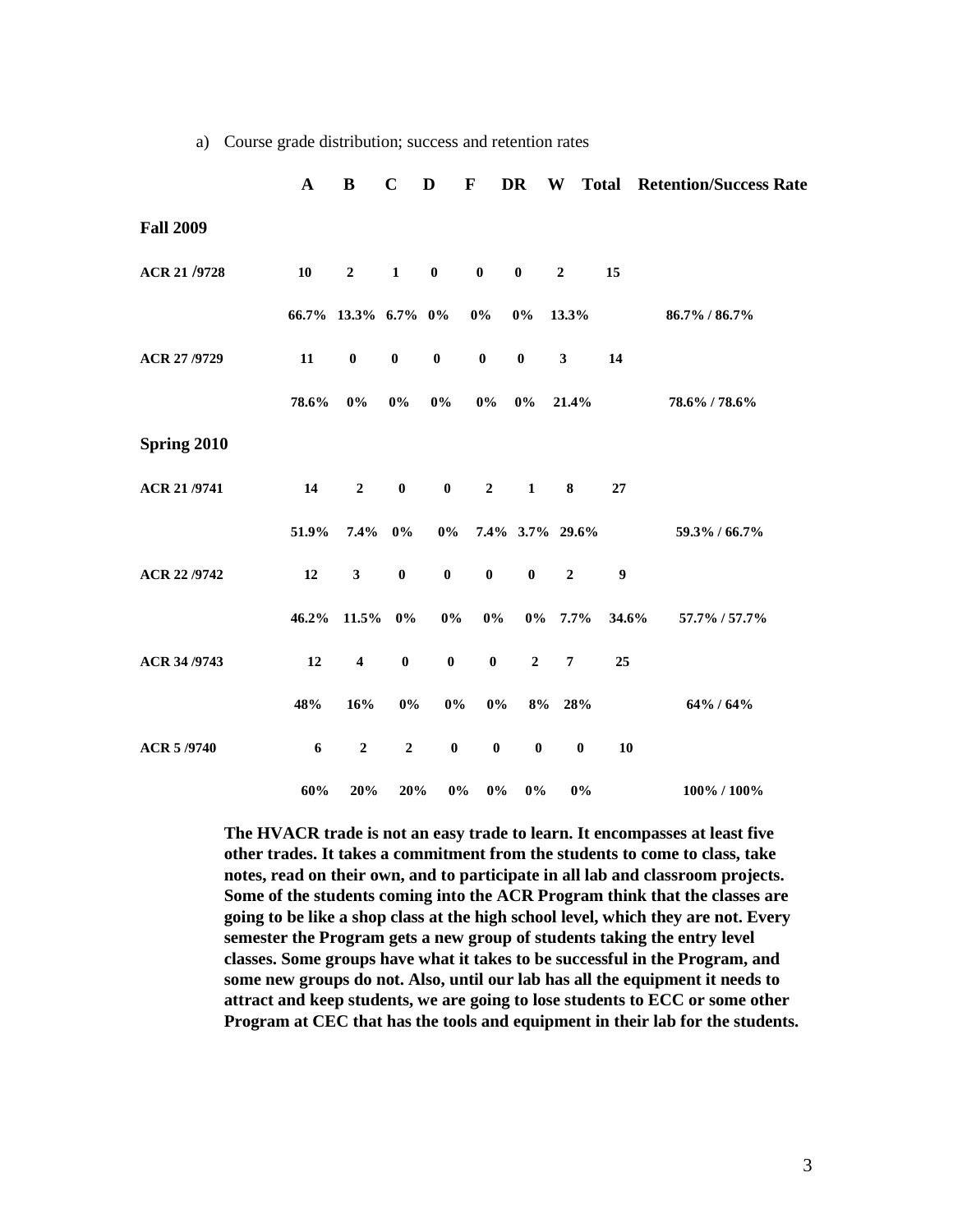| b)               | Enrollment statistics with section and seat counts; fill rates |                   |  |
|------------------|----------------------------------------------------------------|-------------------|--|
| <b>Fall 2009</b> | <b>Seat Counts</b>                                             | <b>Fill Rates</b> |  |
| ACR 21/9728      | 15/26                                                          | 57%               |  |
| ACR 27/9729      | 14/26                                                          | 54%               |  |
| Spring 2010      |                                                                |                   |  |
| ACR 21/9741      | 27/26                                                          | 104%              |  |
| ACR22/9742       | 26/26                                                          | 100%              |  |
| ACR34/9743       | 25/26                                                          | 96%               |  |
| ACR5/9740        | 10/26                                                          | 39%               |  |
|                  |                                                                |                   |  |

 **As the word gets out about the ACR Program, hopefully the sections offered will fill with students. Fall 2009 was our first semester.** 

c) Improvement rates (where applicable)

#### **d) Recommendations (where applicable)**

**Now that the ACR Program has the space for a functional lab, the next task will be to supply the equipment needed, so that each course offered has the proper lab equipment to work on. The ACR Program offers 12 different courses, and it only has the equipment for 3 of the courses. There is only basic equipment for ACR 21, 27, and 25. With hands on equipment for the lab, the ACR Program at CEC will be able to have better Retention/Success Rates and Fill Rates because the students will have lab equipment and tools to work on. In the HVACR trade, and all trades and vocations, hands on is equally important as lecture. Students need to see and work on the equipment and use the proper tools that are being used in the trade to make them more employable and successful in the trade. I know that CEC is losing students to ECC after the first semester because ECC has more equipment and tools than CEC has.**

|    | <b>Courses</b>    | <b>Equipment and Tools</b>                 | <b>Costs</b> |
|----|-------------------|--------------------------------------------|--------------|
| 1. | <b>ACR 21</b>     | Tools, controls, and parts                 | \$25,000     |
| 2. | <b>ACR 22</b>     | <b>Residential Refrigerators</b>           | \$50,000     |
|    |                   | Tools, controls, and parts                 | \$25,000     |
| 3. | ACR <sub>23</sub> | <b>Commercial Walk-in</b>                  |              |
|    |                   | <b>Refrigerator and Freezer</b>            | \$150,000    |
|    |                   | Tools, controls, and parts                 | \$50,000     |
|    |                   | <b>Commercial Reach-in</b>                 |              |
|    |                   | <b>Refrigerators and Freezers</b>          | \$250,000    |
| 4. | <b>ACR 25</b>     | Split, 2 ton 13 SEER A/C units             | \$100,000    |
|    |                   | <b>Heat Pump units</b>                     | \$100,000    |
|    |                   | Tools, controls, and parts                 | \$50,000     |
| 5. | ACR 5,6,30        | <b>Electrical Boards, tools, controls,</b> |              |
|    |                   | and parts                                  | \$100,000    |
| 6. | <b>ACR 32</b>     | Pneumatic simulator tools, controls,       |              |
|    |                   | and parts                                  | \$100,000    |
| 7. | ACR <sub>20</sub> | Solar Lab kits for individual students     |              |
|    |                   | Tools, controls, and parts                 | \$25,000     |
| 8. | <b>ACR 27</b>     | Hot water boiler, coils, controls, tools,  |              |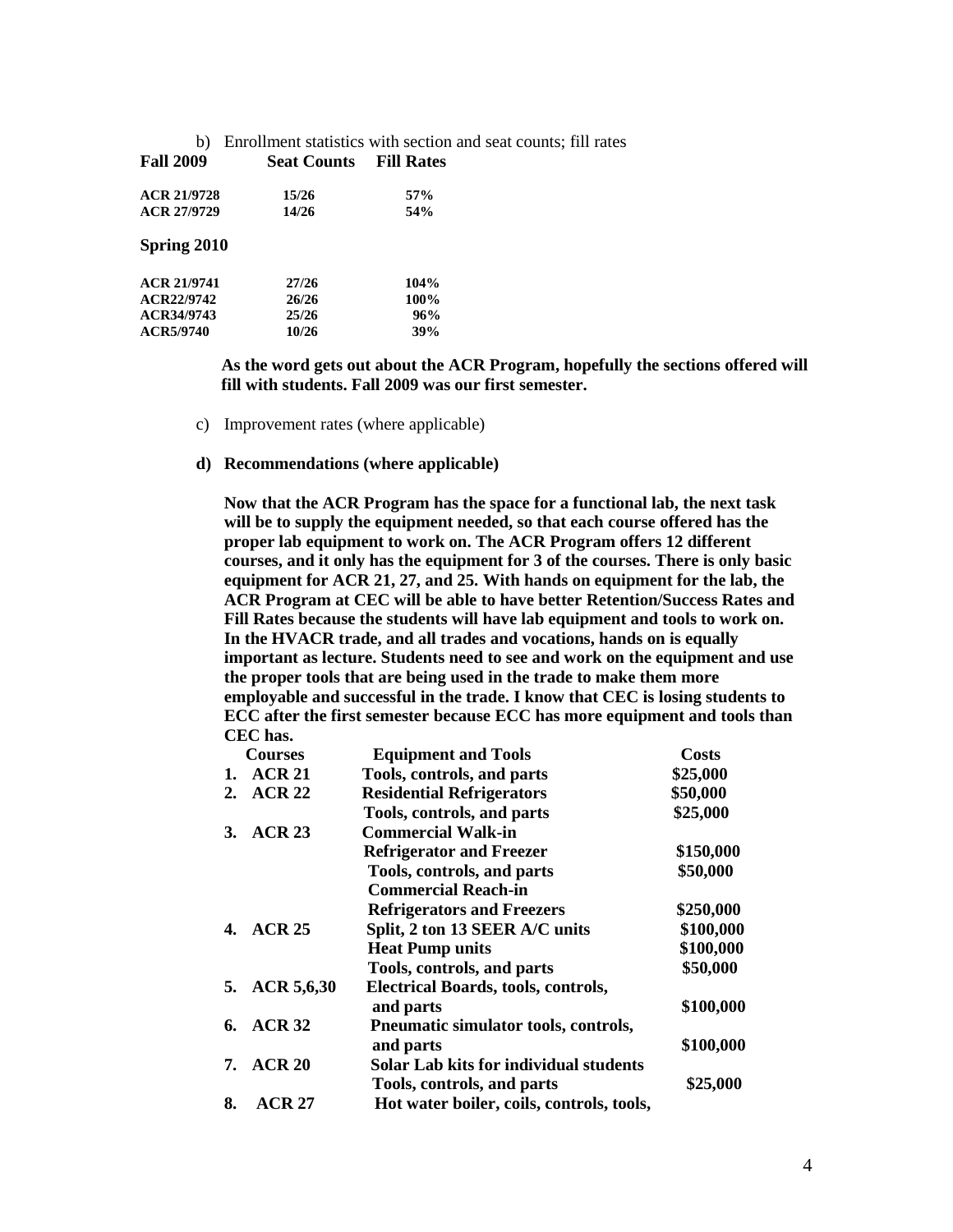# **3 Curriculum--Course, Content, and Articulation**

## **List:**

- a) Courses not reviewed in the last 5 years **None**
- b) Specific timeline for submission of out-of-compliance courses to the College Curriculum Committee for updating and review **N/A**
- c) Course additions to current course offerings with explanations **ACR 20 Solar Basics, to keep up with Green Technology Instruction. We are going the offer this course for the first time in the Summer of 2011.**
- d) Course deletions from current course offerings with explanations **ACR 31 (Electronics) will be taught in other courses. This course was deleted from the curriculum of both CEC and ECC, so that ACR 20 could be added to the ACR Program. The information offered in ACR 31 will be added to other electrical courses.**
- e) Concerns and explanations regarding department/program's courses and their articulation

**As the industry changes so should curriculum. With the advice of the advisory committee the ACR Program curriculum will change in the future. On December 17, 2010 the ACR Dept. at CEC held its first advisory committee meeting regarding articulation with high schools in the communities which feed CEC. The committee will meet once a month. The high school districts to be targeted first are Compton and Paramount.**

f) Degrees and certificates

**The ACR Program at ECC-CEC offers an Associate of Science Degree in Air Conditioning and Refrigeration, and a Certificate of Achievement in ACR. Three smaller Certificates will also be offered in Air Conditioning, Refrigeration, and Electrical. The Certificates have been approved by the State, so our students now have the opportunity to apply for and receive 4 Certificates in the ACR Program. Most of our students in the ACR Program do not earn degrees. They are going after the certificates, so that they might get employed in the trade or get accepted into the Apprenticeship Program through the Local 250 Union. This is why the certificates are important to our students.**

**g) Recommendations (where applicable)**

**Curriculum is an important facet of the ACR Program at ECC-CEC and is always changing due to government regulations and environmental issues. The advisory board makes recommendations for new classes as the industry's needs are constantly changing. ECC-CEC and the instructors must be aware of these needs and be willing to support the recommendations for the ACR Program.** 

- **4 Student Learning Outcomes (SLOs) List:**
	- a) SLOs for each course in the discipline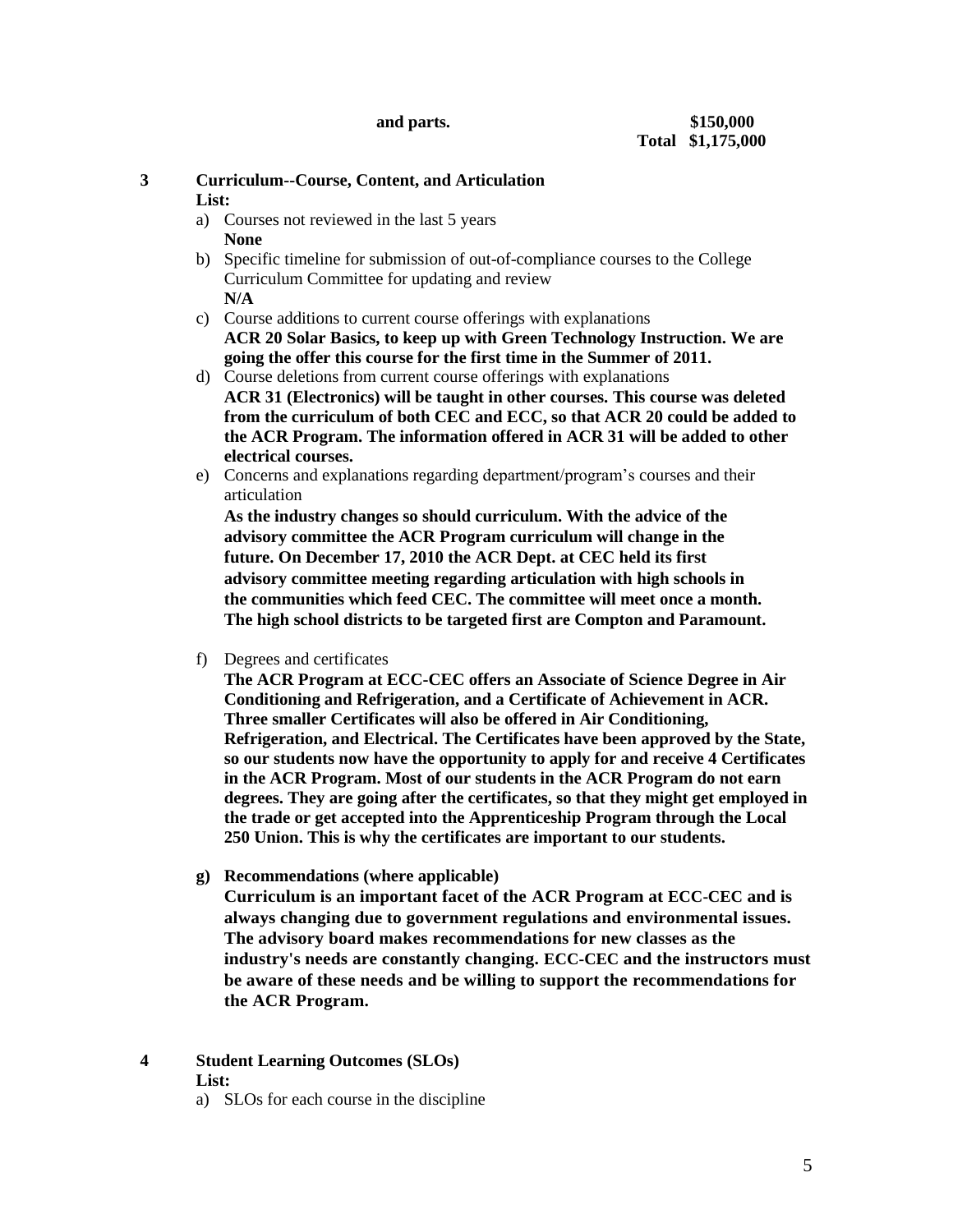**All courses in the ACR Program have SLO's** 

- b) Courses with assessments **CEC has assessments for ACR 21, 30, and 32. The assessments were done in the Fall 2010. ECC has assessments for all courses.**
- c) Description of changes resulting from assessment of the courses

**Inside the classroom students learn by installation, troubleshooting and repairing HVACR equipment supplied through the college when proper funding is available to purchase the equipment. To properly promote student success the college must help the program with enough of a budget to ensure that students will be able to work with equipment in the lab. After reviewing the assessments and observing the other instructors in the classroom, I am finding that not all instructors are even using the SLO assessments in the way they were intended or even using them at all. This is our fault and will be corrected soon.**

d) Program certificate and degree SLOs and manner of assessment

A) **Courses-All courses in the ACR Program are rated highest in Content Knowledge and Critical, Creative and Analytical Thinking. All students need the knowledge and troubleshooting skills in the trade to solve problems and make good judgments while working on equipment in the field.**

B) **Program-The program is also validated in terms of student outcomes based on the ability of students to successfully complete the degree or certificate program. Another way we can validate student outcomes is by placement in the HVACR industry.** 

e) Results of the assessment

**The results of the assessments show that the students through gaining knowledge of the trade in the classroom can apply that knowledge in troubleshooting and fixing equipment in the lab. The lab develops students critical and analytical thinking skills so that they can use their knowledge of the trade in order to troubleshoot equipment.**

- f) Program's level of SLO/assessment implementation: Awareness; Development; Proficiency; or Sustainable Continuous Quality Improvement—Based on the Accrediting Commission for Community and Junior Colleges' (ACCJC) Rubric for Student Learning Outcomes (copy will be provided at annual PR orientation meeting) **The ACR Program is at the Sustainable Continuous Quality Improvement stage. The Program needs to link the learning outcomes to the program reviews.**
- **g) Recommendations (where applicable) Continue to further refine how we do program assessment through SLO's.**

#### **5 Facilities, Equipment, and Technology**

- **List:**
- a) Facilities, equipment, and technology used by the program/department

**The CEC facilities department, Dean Murray and ACR instructors have worked hard to get a functional lab ready for the students. The lab will eventually be divided into six separate sections, which include**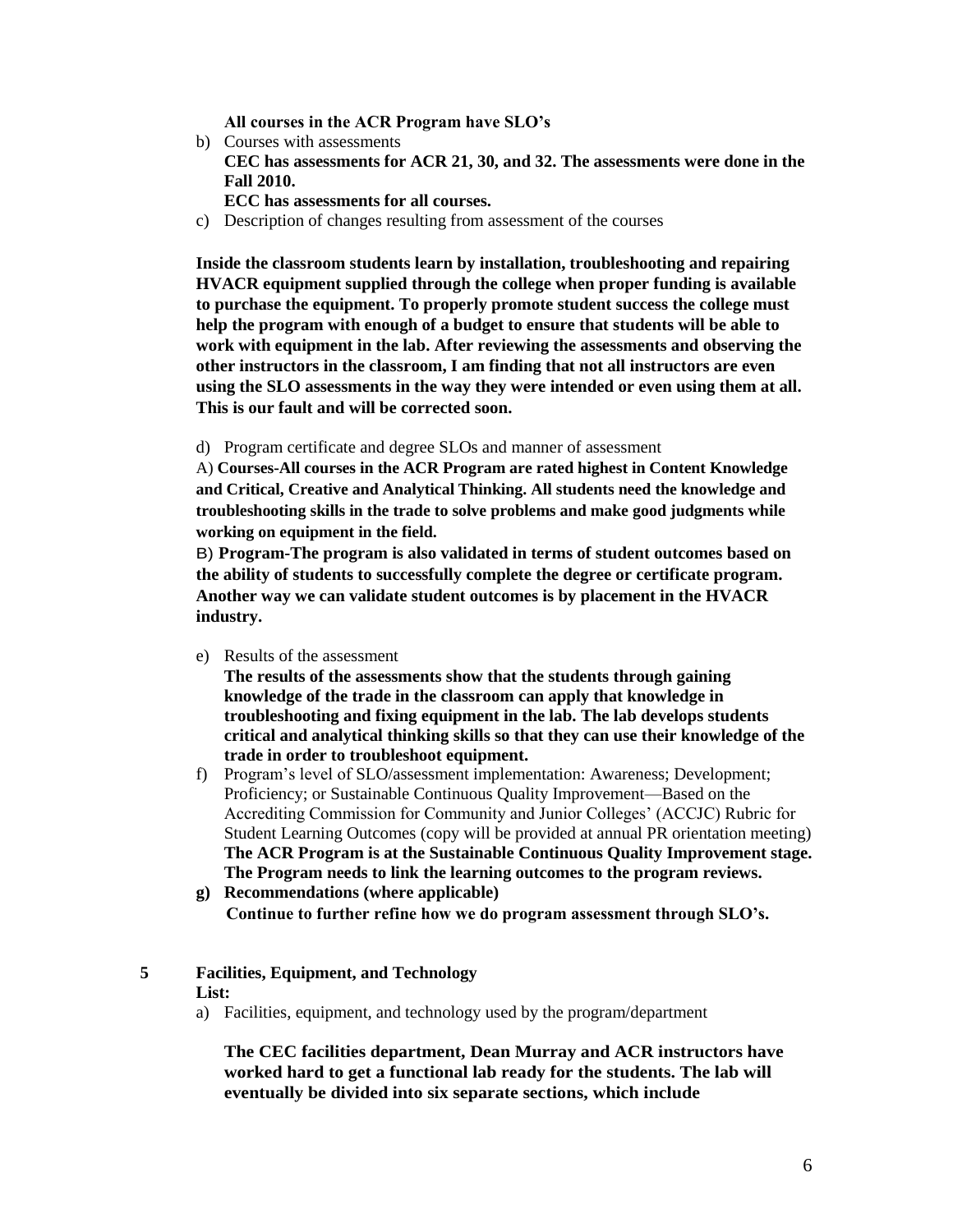**commercial and domestic refrigeration equipment, an air conditioning department, a heating department, a pneumatic controls department and an electrical applications section. This will take time and supervision of the ACR Program by a full time instructor, but can be accomplished. We'll want to make sure the lab is set up according to the way they will be used for instruction for all courses. On page 4 there is a break down an estimate of equipment, tools, controls, and parts.**

b) Adequacy and currency of these facilities, equipment, and technology

**The facilities are adequate; however, the equipment and supplies are not adequate to support a successful program. The program needs to acquire equipment, tools, and supplies in order to be successful.** 

- c) Immediate needs of facilities, equipment, and technology **Immediate need is for equipment for every class offered in the ACR Program. The Program does not have adequate equipment for every class. All of the SLO assessments are done in the lab. See page 4 Section 2d.**
- d) Long-range needs in these areas **Along with the equipment, space will be needed to accommodate the equipment. A dedicated space so that the equipment will be somewhat safe. An ACR office will help the Program handle and conduct ACR business at CEC rather than at ECC or at home.**
- **e) Recommendations (where applicable)**

**In order for the ACR program to be a success for the students and the college, a sufficient amount of funding must be directed toward the program. An adequate supply budget will ensure that a good program will become a great success toward building the ACR program into one of the best in the state. Facility support needs to properly maintain the lab.**

### **6 Staffing**

#### **Examine:**

- a) Current staffing
	- **3 adjunct instructors**
- b) Program/department's current needs **1 full time instructor**
- **CEC has approved the position, and the position showed be filled by Fall 2011.** c) Program/department's future needs
- **The data indicates that the program is growing because we are adding more classes. As long as the FTES numbers support the classes that are added, the ACR program can continue to grow. A full time instructor and 3 adjunct instructors will be needed to have a full program during the day and night. We will also offer courses on Saturday. When a full time instructor is hired the matrix of courses offered will have to be changed as well as hire another adjunct instructor, bringing the total to 1full time and 3 adjunct instructors.**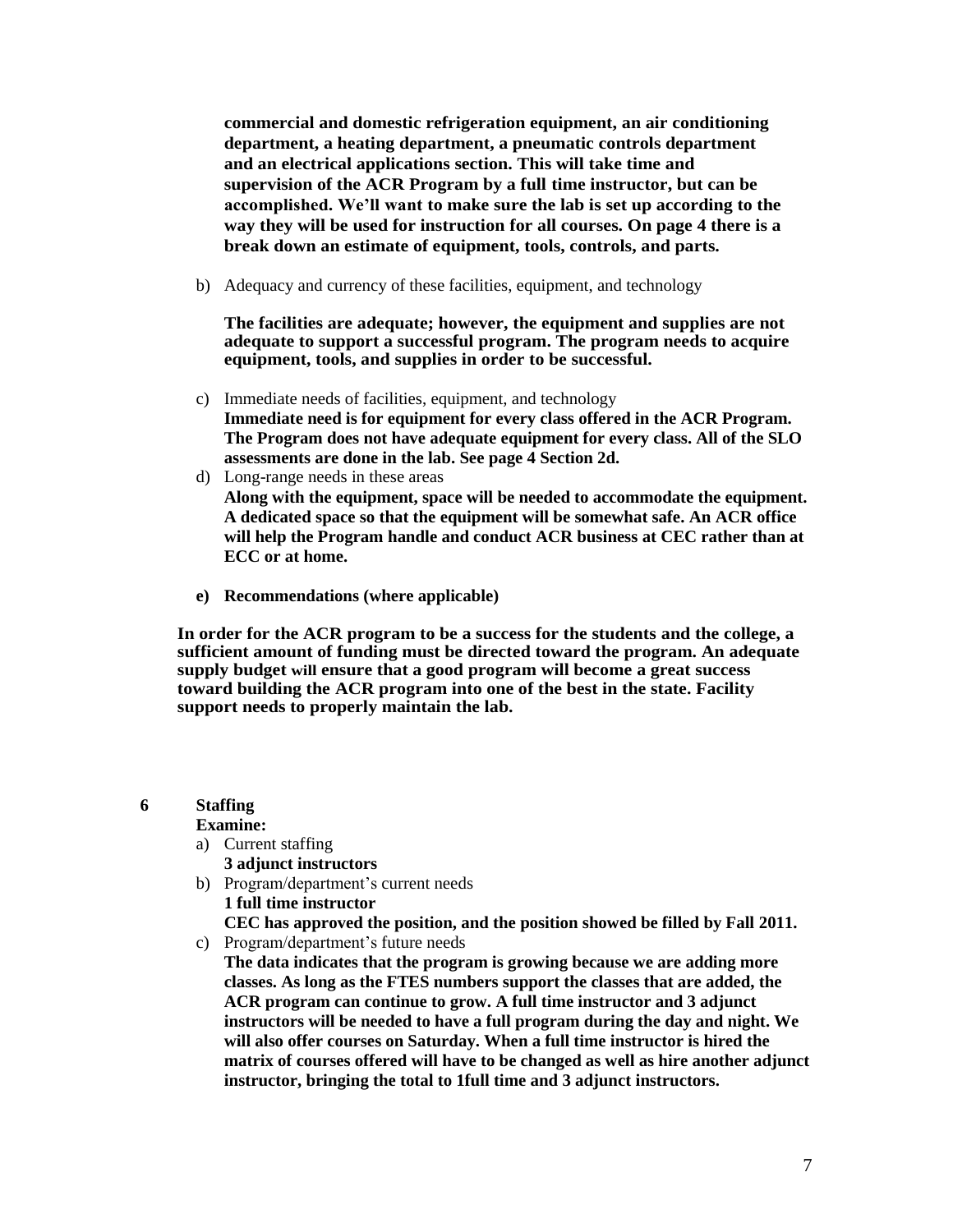**d) Recommendations (where applicable)**

**Since the ACR program has no full time instructor for the daytime, the program can never fully take off. One of the feeder classes has to be offered almost every semester. If there is no full time instructor the number of classes offered will be limited. Students will leave the program, take classes at ECC, or take classes in the (day, night, and Saturday) at CEC to receive their Certificate in ACR.**

## **7 Planning**

**List:**

- a) Internal and external changes or trends impacting program in the next five years **Internally the Program needs a full time instructor to lead the Program. Externally the effects of global warming around the world and the Environmental Protection Agency laws and regulations will dictate the needs of the ACR Program in the next five years.**
- b) Direction of program in five years

**The ACR Program needs students to be successful in finding employment. Once we get the students into the Program, the Program needs to keep them. CEC needs to be responsive to the needs of the Program. The instructors need to use SLO assessments, PR, and the Plan Builder to keep CEC aware of our students needs. To do this the Program needs a lab that is equipped with the proper equipment, tools, controls, and parts to be inviting to new and returning students. The classroom needs to be a smart room so we can make use of the video material that the Program is acquiring through the CTEA Grant. Once the classroom and lab are equipped properly the Program will grow, because we will be able to properly train the students so that they will successful in acquiring jobs in the HVACR trade. We have learned at ECC, that once we start placing our students into jobs in the trade, that by word of mouth from the students to their friends, enrollment goes up.**

c) Goals and objectives of program related to the college mission and strategic initiatives Information is found at the following site:

[http://www.elcamino.edu/administration/ir/docs/planning/ECC\\_strategicplan.pdf](http://www.elcamino.edu/administration/ir/docs/planning/ECC_strategicplan.pdf)

**The ACR Program at CEC needs to succeed. The community surrounding the campus has shown a need for a vocational trade that pays well and is rewarding. The HVACR trade provides this. To comply with the colleges Mission Statement of offering quality education and student success the ACR Program at CEC needs to do all it can to accomplish this. Five students from our first semester obtained jobs in the HVACR trade. Our enrollment doubled after the first semester. This showed that there are quality students in community that feeds CEC.** 

**To comply with the colleges Strategic Initiative the ACR Program needs a lab equipped with the proper tools and equipment, a smart classroom to support video media. This will give the student a variety of instructional delivery methods. A functional lab and smart classroom will help to strengthen the Program and make the Program more inviting to students to enhance student success in learning the HVACR Trade.**

**Articulation with high schools and occupational schools will help with the growth of the ACR Program and also help with the economic development of the community.**

**It will take 5 years to fully get the ACR Program at CEC where it needs to be, to meet the needs of students and the community. In the meantime the Program will continue to change and develop until these needs are met.**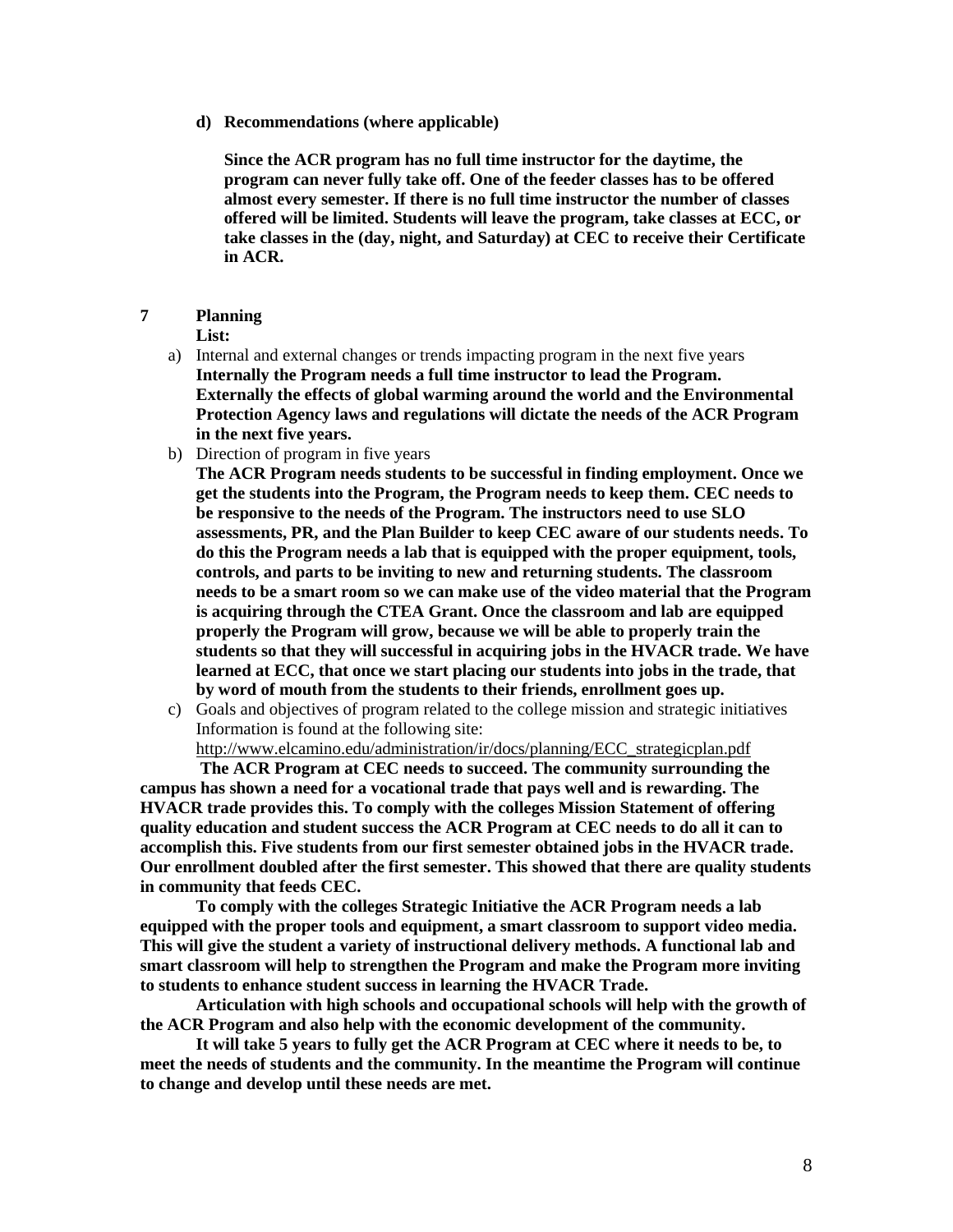**8 Conclusion and Summary**

**List:**

- **a) Prioritized recommendations and needs of your program/department.** 
	- **1. Hire full time instructor**
	- **2. Acquire lab equipment for each class offered**
	- **3. Acquire proper lab tools**

| <b>Courses</b>    | <b>Equipment and Tools</b>                |              | <b>Costs</b> |
|-------------------|-------------------------------------------|--------------|--------------|
| <b>ACR 21</b>     | Tools, controls, and parts                |              | \$25,000     |
| <b>ACR 22</b>     | <b>Residential Refrigerators</b>          |              | \$50,000     |
|                   | Tools, controls, and parts                |              | \$25,000     |
| ACR <sub>23</sub> | <b>Commercial Walk-in</b>                 |              |              |
|                   | <b>Refrigerator and Freezer</b>           |              | \$150,000    |
|                   | Tools, controls, and parts                |              | \$50,000     |
|                   | <b>Commercial Reach-in</b>                |              |              |
|                   | <b>Refrigerators and Freezers</b>         |              | \$250,000    |
| ACR <sub>25</sub> | Split, 2 ton 13 SEER A/C units            |              | \$100,000    |
|                   | <b>Heat Pump units</b>                    |              | \$100,000    |
|                   | Tools, controls, and parts                |              | \$50,000     |
| ACR 5,6,30        | Electrical Boards, tools, controls,       |              |              |
|                   | and parts                                 |              | \$100,000    |
| ACR <sub>32</sub> | Pneumatic simulator tools, controls,      |              |              |
|                   | and parts                                 |              | \$100,000    |
| ACR <sub>20</sub> | Solar Lab kits for individual students    |              |              |
|                   | Tools, controls, and parts                |              | \$25,000     |
| <b>ACR 27</b>     | Hot water boiler, coils, controls, tools, |              |              |
|                   | and parts.                                |              | \$150,000    |
|                   |                                           | <b>Total</b> | \$1,175,000  |

b) Provide *estimates* of any probable expenditures or purchasing needs.

### CTE Program Review

Use labor market data, advisory board input, and institutional data to respond to the following questions:

- 1. How strong is the occupational demand for the program? How has the demand changed in the past 5 years and what is the outlook for the next 5 years? **With a high growth rate in 2008 and a low in 2010, the growth rate in the region, state, and national, will start to rise starting in 2011. In the last 5 years the trade has a minimal change in employment. The state has a 1% decrease in employment, the region has 0% change, and the nation 5% increase. By 2012 there will be more jobs available in the HVAC trade than techs to fill the openings.**
- 2. What is the district's need for the program?